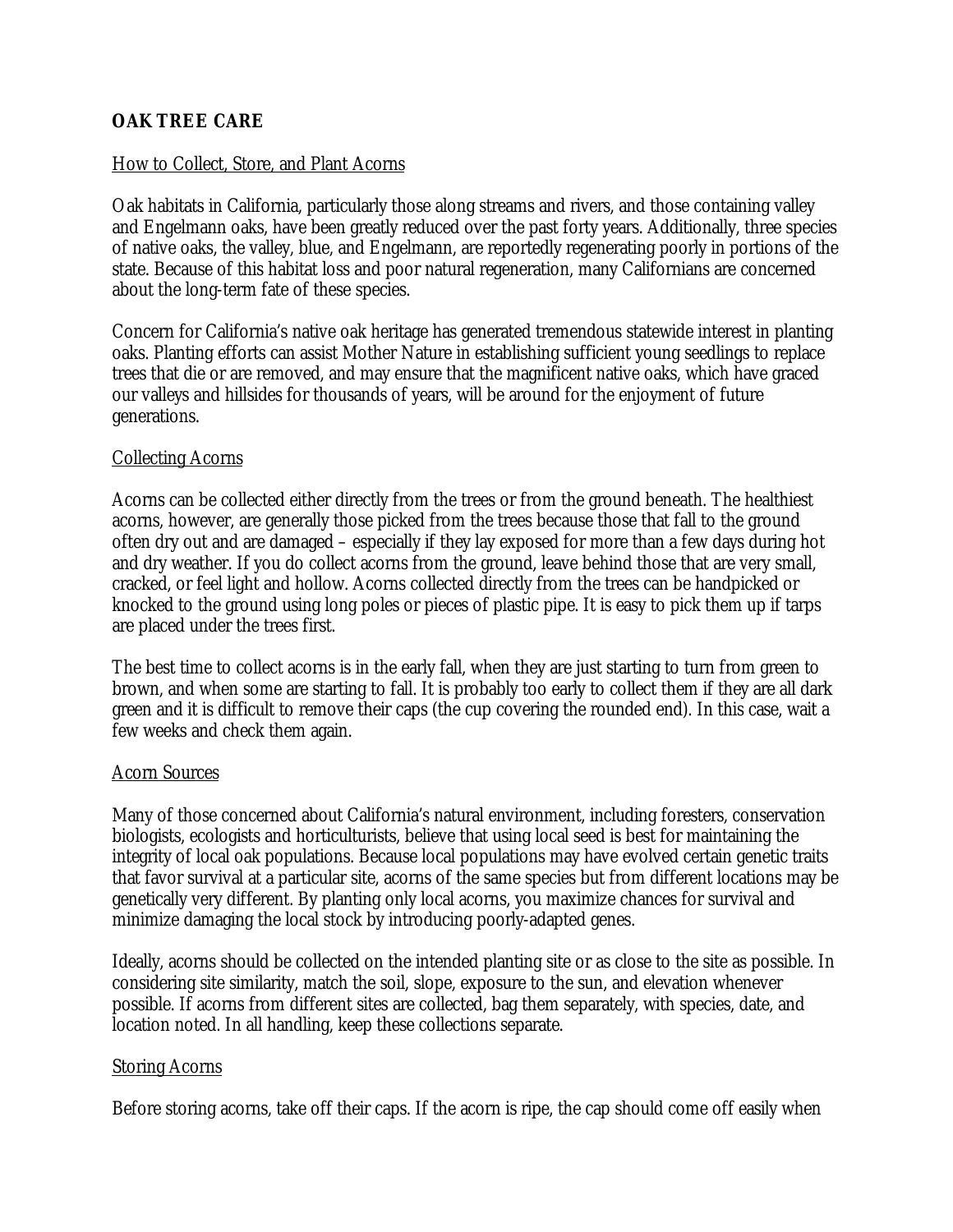twisted. After removing the caps, rinse the acorns in cool to lukewarm water to which some bleach has been added (about ½ cup per gallon) as a disinfectant to reduce mold. Remove any acorns that float or have holes, cracks, or other problems, then lay the rest out on towels, newspapers, or other absorbent material to air dry. Pack into zip-lock bags labeling each bag for species, date and location. Since acorns are alive and respirating, they generate heat. If too many acorns are stored together, they can heat up even in a refrigerator. Therefore, avoid storing more than three cups of acorns in one container. Using small to medium zip-lock bags will correctly limit the number of acorns stored together.

After acorns are placed in plastic bags, they should be kept refrigerated until they are planted. Cold storage reduces metabolic activity and the depletion of stored reserves. A recent study also indicated that one month of cold storage also promotes faster and more complete germination. Acorns cannot be stored successfully, however, for more than a few months and should be planted in the growing season following collection. Store as cold as possible, but keep temperatures above freezing. Check acorns occasionally for molds. If molds do develop, take the acorns out and rinse them, then put them back in the refrigerator.

Another problem that can develop in cold storage is premature germination. Blue oak acorns are especially prone to this. The white tips emerging from the pointed end of the acorn are actually the beginnings of the new root system. Once these roots have grown for a few weeks, they can start to rot. Therefore, if you see the acorns starting to germinate, it is best to plant them as soon as possible.

#### Planting Acorns

Acorns can be planted from early November, after the first rains have soaked the soil, until early March. Acorns planted late in the season – March, or even February in dry years – will need to be irrigated. Another reason to plant acorns early is that the sooner they are planted after one month of storage in the refrigerator, the sooner they start to grow. Early planting maximizes root development before the arrival of dry weather, and also reduces the risk associated with premature germination.

Plant the acorns about one inch below the soil surface. Dig a hole using a hand trowel, hoe, or shovel. It is best to dig the hold several inches deeper than the acorn will be planted, then partially refill the hole with loose soil and tamp firm. This gives the new root a chance to get a good start in soft soil that is easy to penetrate. To further encourage rapid root and seedling development, use an auger to dig an even deeper hole, then refill and tamp the soil.

If the acorns have germinated, try not to break the root tip, and position in such a way that the root is pointing down. If the root is three inches or longer, its tip can be pruned back to two or three inches; usually the root will branch and regrow from this point. It is easier to trim the root than to plant a tangled root. Ungerminated acorns can be placed on their side in the hole and covered with soil.

The site where you choose to plant the acorns may be critical to the survival of the resulting seedlings. Choose a sunny spot that has loose, well-drained soil and is fairly free of weeds. Also, avoid areas where there are numerous gopher holes or evidence of ground squirrel activity. If you do feel that the acorns may be threatened by rodents such as squirrels or mice, plant them a little deeper – say, two to three inches below the surface. The deeper the acorns are planted, the harder it is for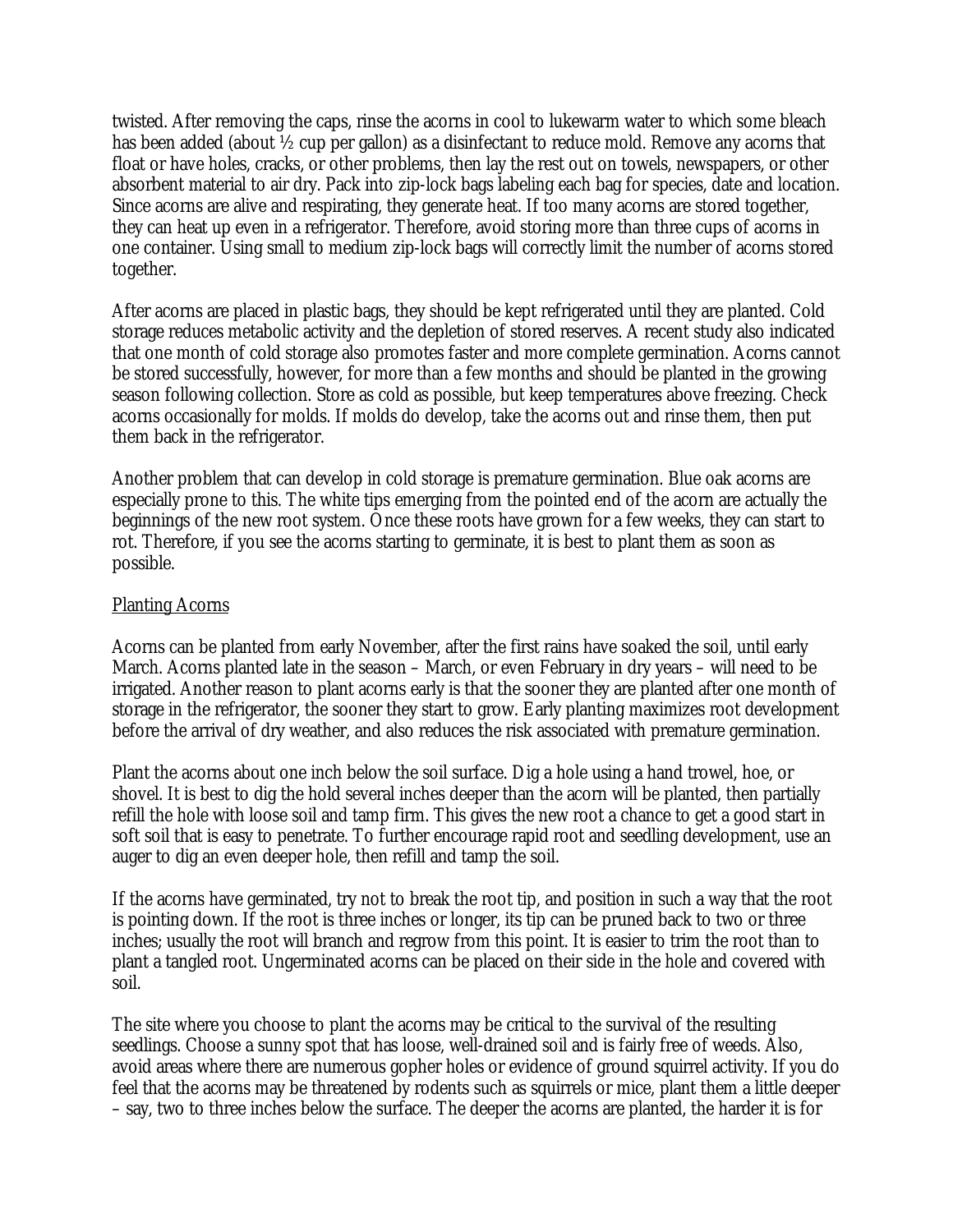these animals to dig them up. However, if they are planted too deep, they may exhaust themselves before reaching the surface.

The number of acorns to plant in a given area will depend on how many trees you eventually want to grow there. Unfortunately, it is very difficult to predict how many seedlings – let alone trees – will be produced from acorns planted, since this depends on a variety of uncertain factors including weather, animals, and competing vegetation. When deciding how many acorns to plant, consider spacing the acorns in a naturalistic manner, rather than orchard style, using the pattern of surrounding naturally-occurring oaks as a template. Also look at the types of oak trees growing nearby. Is there only one species or are there two or more? Does one species occur in the draws and another on drier sites? Your careful observations will help you select both safe sites for the acorns and a more natural mix of species. If the naturally-occurring trees have an average spacing of twelve to fifteen feet, in a clumped arrangement, plant your acorns every six to ten feet, also in a clumped arrangement. Not all the acorns are going to survive, and sixty to seventy percent survival with protection and irrigation is considered good.

## Acorn and Seedling Care and Protection

The amount of care and protection you choose to provide acorns and seedlings will depend on your individual situation. If you are interested in establishing only a few trees around your home, you may be willing to invest the time in watering, weeding, and protecting individual plants. If you want to plant many acres, such care of each seedling is impossible. Below are some steps you can take to help improve your chances for successful seedling establishment.

# Weeding and Mulching

An important factor that often limits growth and survival of young seedlings is dry soil. Competing vegetation often uses up so much water from the soil that little is left for oak seedlings. It is therefore recommended that a circle two feet in radius around planting spots be "scalped" or scraped to remove other vegetation. Placing some type of mulch, such as hay, bark chips, rice hulls, or black plastic around the seedling will help conserve moisture and eliminate competing vegetation. Some mulches, like hay, may introduce weed seed and add to eventual problems. Black plastic, on the other hand, needs to be anchored, usually with wire pins.

## Irrigating

Irrigation is not always necessary, especially with acorns that were planted in the fall. However, two or three deep waterings (three to four gallons per seedling) during each of the first several summers following planting or during prolonged periods of hot, dry weather, can enhance seedling growth and survival. Remember that California's oaks are well adapted to dry conditions and after the first several years should be able to withstand dry summer conditions. Even if a seedling appears to die during drought, it may put out new shoots the following year.

## Protecting seedlings

Since acorns are an important food source for a tremendous variety of animals, there is always a risk that the acorns you plant will be dug up and eaten. Also, as the seedlings start to grow in the spring, there is a chance that the tender young shoots will be eaten by livestock, rabbits, grasshoppers, or other animals. In general, above-ground protection of some kind is necessary and will reduce the risks of injury to both acorns and seedlings. Following are descriptions of three devices that offer protection to acorns and seedlings.